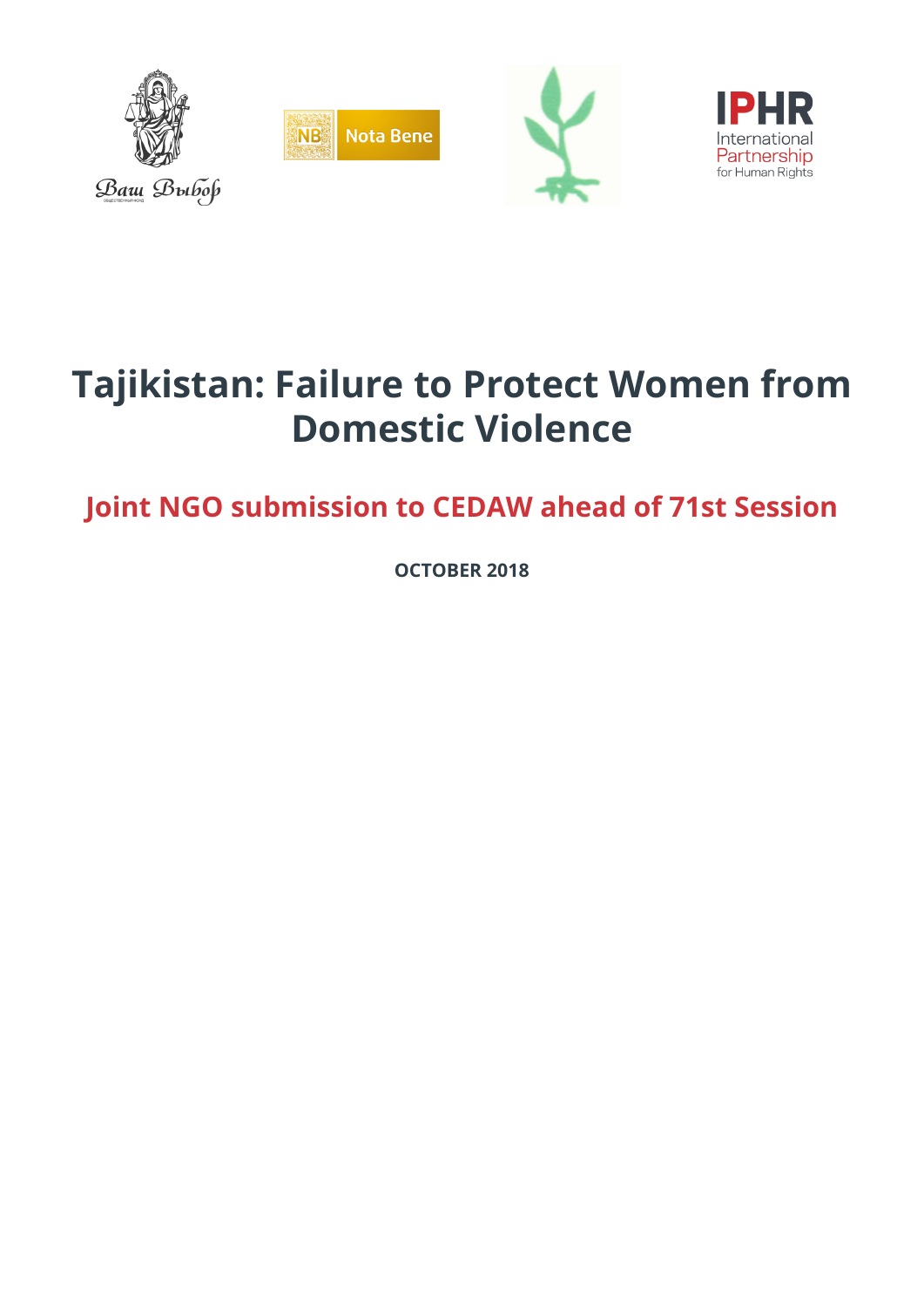#### **Introduction**

In 2013 the UN Committee against Torture, the UN Committee on the Elimination of Discrimination against Women and the UN Human Rights Committee published specific recommendations to Tajikistan concerning domestic violence. These included that Tajikistan criminalize domestic violence including psychological violence; ensure that victims can lodge complaints; ensure that complaints are investigated by the state regardless of the severity of the harm; and that perpetrators are punished appropriately. They also recommended that victims are provided with protection, shelters and separated from their abusers.

In late 2016, researchers from International Partnership for Human Rights (IPHR) visited Tajikistan to find out about the situation for victims of domestic violence and how protection had improved after the adoption of the Law on Prevention of Violence in the family. The report on the findings entitled "He left his footprint on my life' - Domestic violence in Tajikistan: Time to right the wrongs" was issued by Nota Bene, IPHR and Polish Helsinki Foundation for Human Rights in March 2017, on International Women's Day. In June 2018, IPHR updated research on the issue when on a mission to Tajikistan and this submission has been prepared together with Tajikistan based organizations the Public Foundation Nota Bene, Najoti-Kudakon and Vash Vybor (Your Choice) .

Our joint research shows that although the authorities have taken some positive steps since the adoption of the 2013 Law on the Prevention of Violence in the Family , such as, the approval in 2014 of the Action Plan for the Prevention of Domestic Violence and creation of some 12 posts of police officers specializing in domestic violence across the country, the Tajikistani authorities are still failing in their duty to provide effective protection to all victims of domestic violence. The tragic consequences of this failure are believed to be reflected in the alarming rise in the suicide rate among women and girls in Tajikistan in recent years.<sup>1</sup>

One issue clearly identified through the research is that societal perceptions are proving difficult to change, and that stigma and lack of awareness about domestic violence remain widespread. Society continues to blame the victim of violence rather than the perpetrator. Despite efforts, government representatives have failed to communicate a consistent public message of zero tolerance of domestic violence and state media continues to perpetuate gender disparity and stereotypes which reinforce the idea that women and girls should be "controlled".

This short submission highlights continuing protection gaps for women victims of domestic violence in both legislation and practice. For further information please see: *[http://iphronline.org/domestic-violence](http://iphronline.org/domestic-violence-tajikistan-time-right-wrongs-20170308.html)[tajikistan-time-right-wrongs-20170308.html](http://iphronline.org/domestic-violence-tajikistan-time-right-wrongs-20170308.html)*

# **Failure to criminalize all forms of violence against women**

In 2013 CEDAW recommended the Tajikistani authorities "*amend the Criminal Code, the Criminal Procedure Code and other relevant legislation in order to enforce, among other things, the provisions of Law No. 954 on prevention of violence in the family with a view to criminalizing all forms of violence against women."*

<sup>1</sup> *https://tribune.com.pk/story/1132722/tajikistan-shock-mothers-kill-babies/*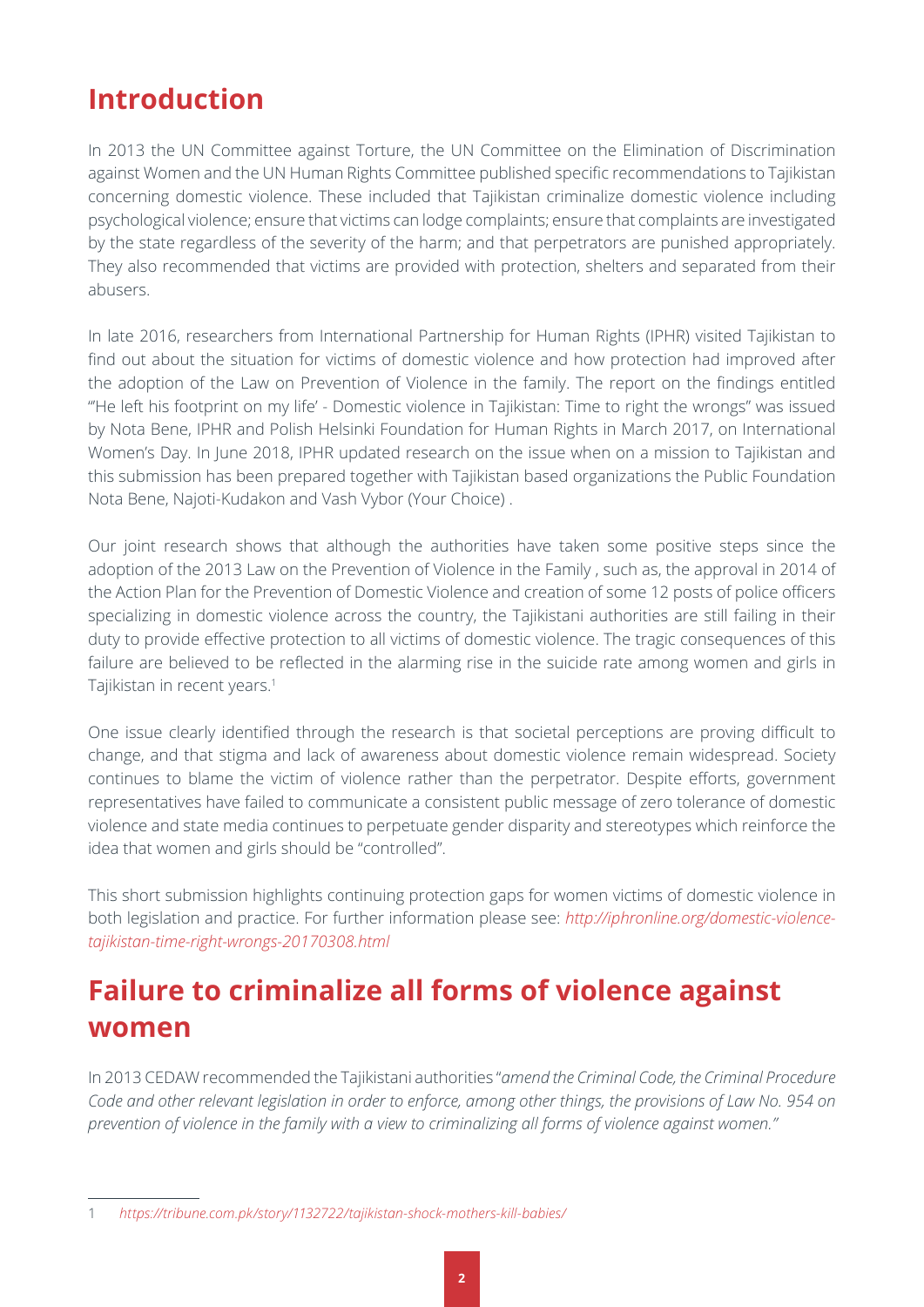Despite ongoing lobbying by civil society and numerous recommendations by international actors, Tajikistan has not criminalized all forms of domestic violence. A major weakness in the Law on Prevention of Violence in the Family is its failure to define domestic violence in a manner which addresses the dependent relationship of the victim and the offender as well as the systematic nature of the violence.

The Law provides for administrative liability: the Code on Administrative Offences (Article 931) stipulates that actions which violate the Law, if not classified as crimes under the Criminal Code, should be punished by fines equivalent to from two to five times the base calculation rate. If a perpetrator violates a restraining order, the punishment can be a fine of from five to ten times the base calculation rate, or administrative detention from five to 15 days. Women's rights campaigners argue that imposing fines on perpetrators of domestic violence often causes financial hardship to the survivor and/or her children, who are often economically dependent on the perpetrator and do not have access to any other form of social support.

During the May 2016 Universal Periodic Review of Tajikistan by the UN Human Rights Council, the Tajikistani authorities undertook to establish a working group to study the question of including a specific provision relating to domestic violence in the Criminal Code. Subsequently, the issue was reportedly included into the mandate of the working group on the humanization of Tajikistan's Criminal Code. Tajikistani civil society representatives have not been included into this working group or allowed to participate in discussions or reviews. The current status of discussions about the criminalization of domestic violence is not known.

Government representatives currently refer to Article 11 of the Law on Prevention of Violence in the Family which defines the role of law enforcement agencies towards the perpetrators of domestic violence - family aggressors, whom the police are obliged to register and undertake educational and preventive measures. Although individual preventive conversations with abusers are undeniably important in helping them to understand their behavior, and to realize that they are breaking the law, classifying all forms of domestic violence as crimes would send an unequivocal message about its unacceptability to the traditional, patriarchal society in Tajikistan and thus help to combat impunity. It would additionally allow for improved tracking of the effectiveness of intervention and prevention strategies.

### **Failure to clearly define "family" in the Law on Prevention of Violence in the Family**

In 2013 CEDAW expressed concern at "*The lack of a specific definition of family in the existing legislation, including that on the prevention of violence in the family, which may leave out of its scope women in de facto polygamous relations, which are quite widespread, in particular in rural and remote areas".*

The Law on Prevention of Violence in the Family refers to the prevention of *"family violence".* Article 1 refers to "*any intentional illegal act of physical, psychological, sexual or economic nature committed in family relations by one member of the family towards another member of the family resulting in violation of his rights and freedoms, physical pain or damage to health."* Although earlier drafts of the Law reportedly included more information about family members, the adopted version does not provide a definition of "*family"*, making it unclear if violence from in-laws is covered and what scope of familial relations is covered by the Law. In addition, while the Law provides for couples living in unregistered marriages by specifically referring to couples who live together and run a joint household, this definition potentially continues to exclude people involved in polygamous marriages, which are outlawed, but frequently occur in practice.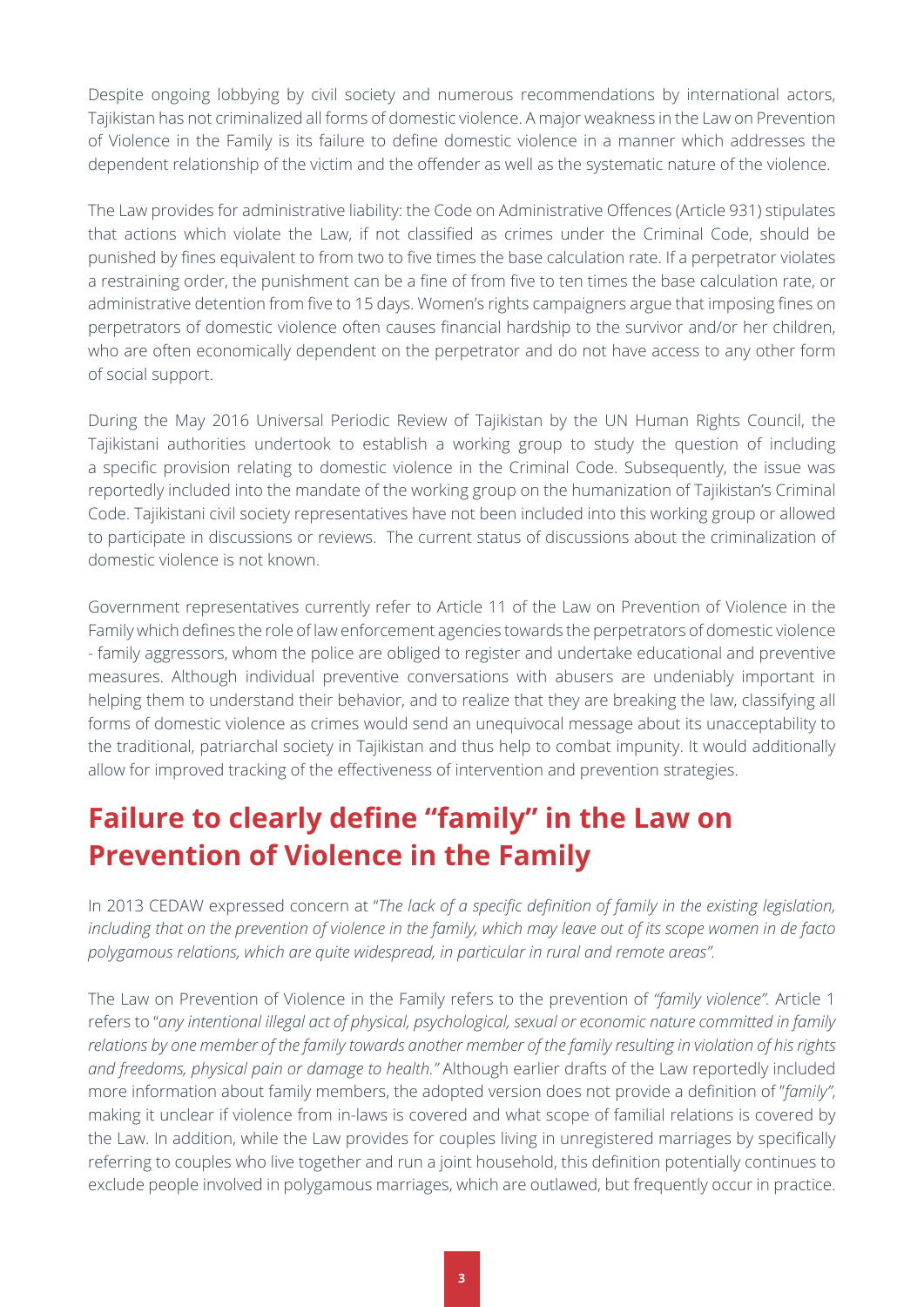## **Failure to set up effective mechanisms to prevent violence, protect victims and punish perpetrators**

Since the adoption of the Law on Prevention of Violence in the Family in 2013, the authorities have taken some steps to integrate it into other legislation - for example introducing amendments to both the Code on Administrative Offences and the Law "On Militia" to bring them in line with this Law.<sup>2</sup>

However, as its name suggests, the Law on Prevention of Violence in the Family concentrates primarily on the prevention of domestic violence rather than establishing a comprehensive framework of prevention, referrals, protection from violence, punishment of perpetrators and rehabilitation of survivors as required by international human rights standards.

The Law lists the state agencies responsible for its implementation, which include the national and local bodies of the Ministry of Education, Ministry of Health, Ministry of Labour and Social Protection, Ministry of Internal Affairs, local administrations and committees on women and family affairs, and victim support centres, but provides insufficient detail about how these bodies should interact. It does not refer to the roles or responsibilities of prosecutor's offices or the courts in cases of domestic violence. The Law stipulates that the government is responsible for coordinating the implementation of the Law, but fails to attribute clear responsibilities to the different government agencies, and to clarify mechanisms by which the enforcement of the Law can be monitored and evaluated. Neither does it provide clear instructions for referrals, filing complaints, monitoring the situation in vulnerable families, or the issuance of restraining orders.

The Law provides that intervention measures to prevent violence will depend on the individual situation, but does not clarify the criteria by which cases should be assessed and intervention decided.

### **Lack of coordinated protection strategy**

In 2014, the Tajikistani government adopted the Action Plan for the Prevention of Violence in the Family for 2014-2023 which aims to ensure implementation of the 2013 Law and influence public opinion about domestic violence. The tasks set out by the Action Plan include strengthening law enforcement actions on the prevention and detection of domestic violence; gathering data on incidents of domestic violence and ensuring social and legal protection by establishing crisis centres, medical and social rehabilitation services and improving social support.

The Action Plan provides a comprehensive list of implementing agencies, and names the Committee for Women's and Family Affairs (CoWFA) as the body responsible for its overall coordination and implementation. CoWFA chairs the working group on implementation. The Action Plan states that the work is to be carried out *"with funds from the State budget and other extra-budgetary resources"*, but inadequate funds have been provided by the state for the successful implementation of the Action Plan. This significantly hinders effective implementation.

<sup>2</sup> Specifically, two additional articles were introduced to the Code on Administrative Offences punishing violations of legislation on the prevention of family violence and violation of conditions established by restraining orders. The Law "On Militia" was amended with provisions requiring the police to undertake measures to prevent family violence.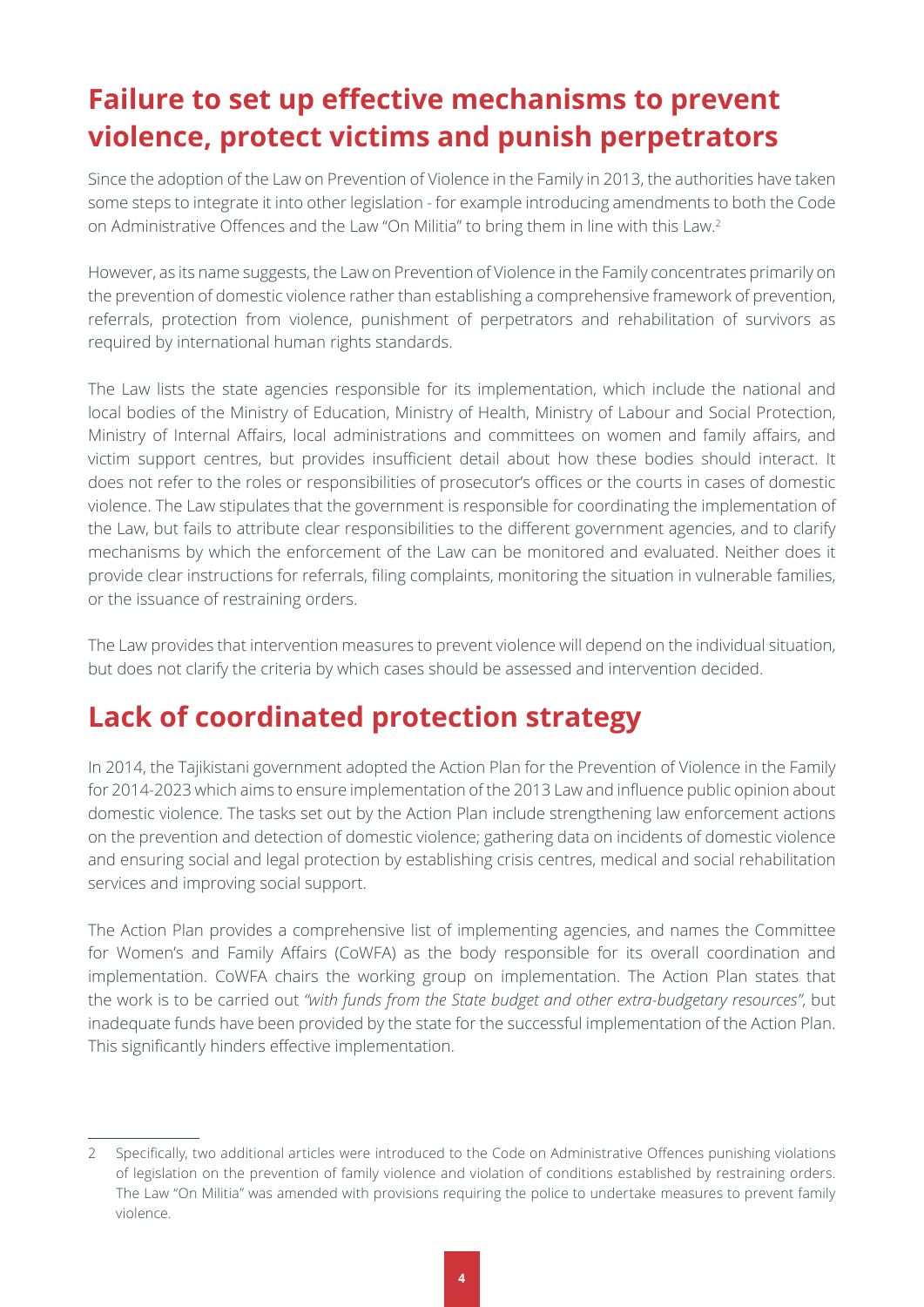Like the Law, the Action Plan fails to attribute clear tasks to each of the agencies leading to weak coordination between the ministries it enumerates. The Action Plan does not specify deadlines for implementation or specific indicators for measuring impact and progress. It states that CoWFA is responsible for collating six-monthly statistics from all relevant agencies on complaints of domestic violence, media campaigns and prevention activities, divorces and court decisions connected to domestic violence and CoWFA publishes an annual overview of activities on its website with general statistics on violence in the family. Unfortunately, in-depth analysis and systematic presentation of these statistics is lacking.

Within the framework of the National Action Plan for Implementing the Recommendations of the Second cycle of the Universal Periodic Review, a working group has been set up under the Government for Gender Equality, in which there are several sub groups. One of them is developing legislation to overcome gender stereotypes, headed by the Committee on Women's and Family Affairs (COWFA), the second was set up under the Ministry of Justice and is working to improve the law on women's rights. Civil society representatives participated in the first and second of these groups and gave their recommendations. The third, under the Prosecutor General's Office aims to improve legislation on domestic violence, but members of civil society did not belong to this group. There is very little precise information available on the progress of this working group.

In 2018, the Interagency Working Group on the Prevention of Domestic Violence, under COWFA developed instructions for staff of regional Women's and Family Committee's for promoting gender equality and preventing domestic violence and to assist in improved coordination and effective intervention. Overall co-ordination between state agencies on service provision to victims of domestic violence remains weak, particularly in remote areas of the country.

### **Victims require increased protection after restraining orders are issued against perpetrators of domestic violence**

Trainings for law enforcement officers have had a positive effect and ordinary police officers in some regions, such as Soghd in northern Tajikistan reportedly now issue restraining orders more readily after receiving a complaint about domestic violence. A source in Soghd told IPHR that such cases are swiftly transferred to administrative court, which issues a fine to the perpetrator of about 120 Tajik somoni (approximately 12 USD). However, police in Soghd report that in many cases the payment of the fine exacerbates the situation in families, as upon return home perpetrators often continue the domestic violence in retribution for having had to pay the fine.

Problems connected with restraining orders include the **lack of sustained monitoring** of the victim's welfare in the period after the restraining order has been issued. In some regions this is difficult due to the remote location of certain villages. When working on cases of domestic violence against women, law enforcement officers and judges at administrative courts reportedly often **fail to assess and monitor the danger of children** to domestic violence and make timely interventions. More resources are needed to ensure protection is effective in practice.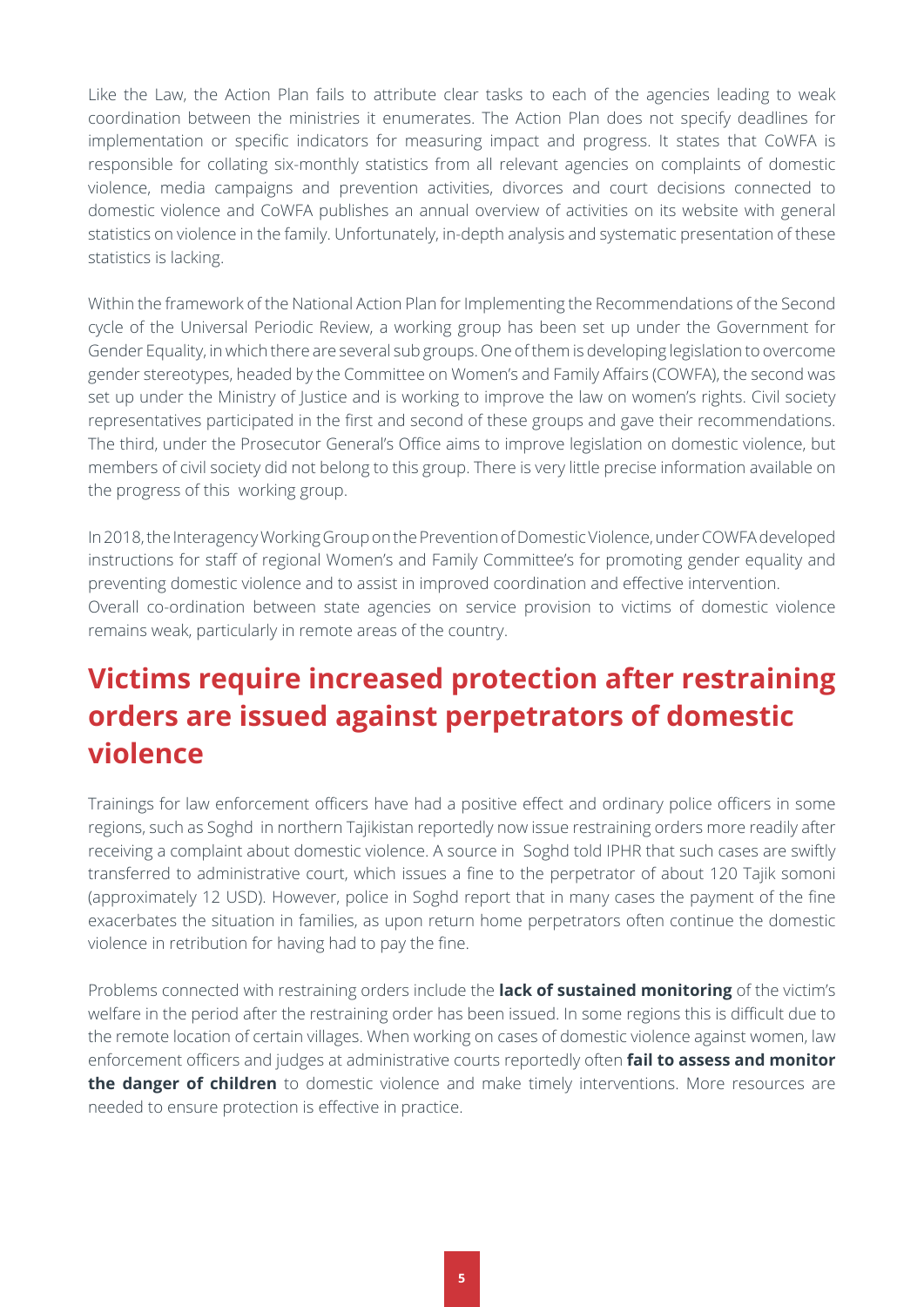# **Inadequate provision of emergency shelters: legislative and funding gaps**

The Law does not establish clear implementation mechanisms and attribute clear responsibilities to different state bodies in relation to shelters. It does not stipulate which authorities are responsible to provide and fund shelters, meaning that few shelters have been set up.

The Law instead refers to NGOs as providing shelter and fails to stipulate that the centres or rehabilitation centres established by the local authorities should provide shelters for victims of domestic violence. The lack of legal provisions for a means of escape from home in the form of shelters means victims of domestic violence's lives are directly put at risk.

NGOs providing services to victims of domestic violence have faced serious funding crises over the last three years as international donors phase out their support. The state has largely failed to take over financial responsibility for running of shelters and many NGOs are not able to continue providing essential services and shelters have had to close, leaving victims of gender-based violence unprotected and with nowhere to turn.

According to one independent expert interviewed in Dushanbe in June 2018, shelters run by NGOs include one in Khujand, one in Kulyab (which is temporarily shut due to lack of security). In addition, the UN Population Fund (UNFPA) funds eight rooms in city hospitals and maternity units operating across the country where women who have experienced gender violence can stay for a maximum of three days.

# **Limited access to legal aid for victims of domestic violence**

The Law on Prevention of Violence in the Family does not guarantee free legal aid to victims of domestic violence, while domestic legislation provides for free legal aid to those suspected, accused and convicted of criminal offences. As a result, in some cases the alleged perpetrator of domestic violence is allowed free legal aid, but not the victim.

As part of ongoing reforms to the legal aid system, in accordance with the Concept on Provision of Free Legal Aid in the Republic of Tajikistan, which was adopted in 2015 for eight years, domestic violence has been included in the list of issues when free legal aid should be provided with pilot schemes being planned. However, it is not known how many victims of domestic violence have actually benefited from legal aid because the bodies running the pilot schemes, including the main implementing body, the Ministry of Justice, have not yet made public any monitoring results or conclusions.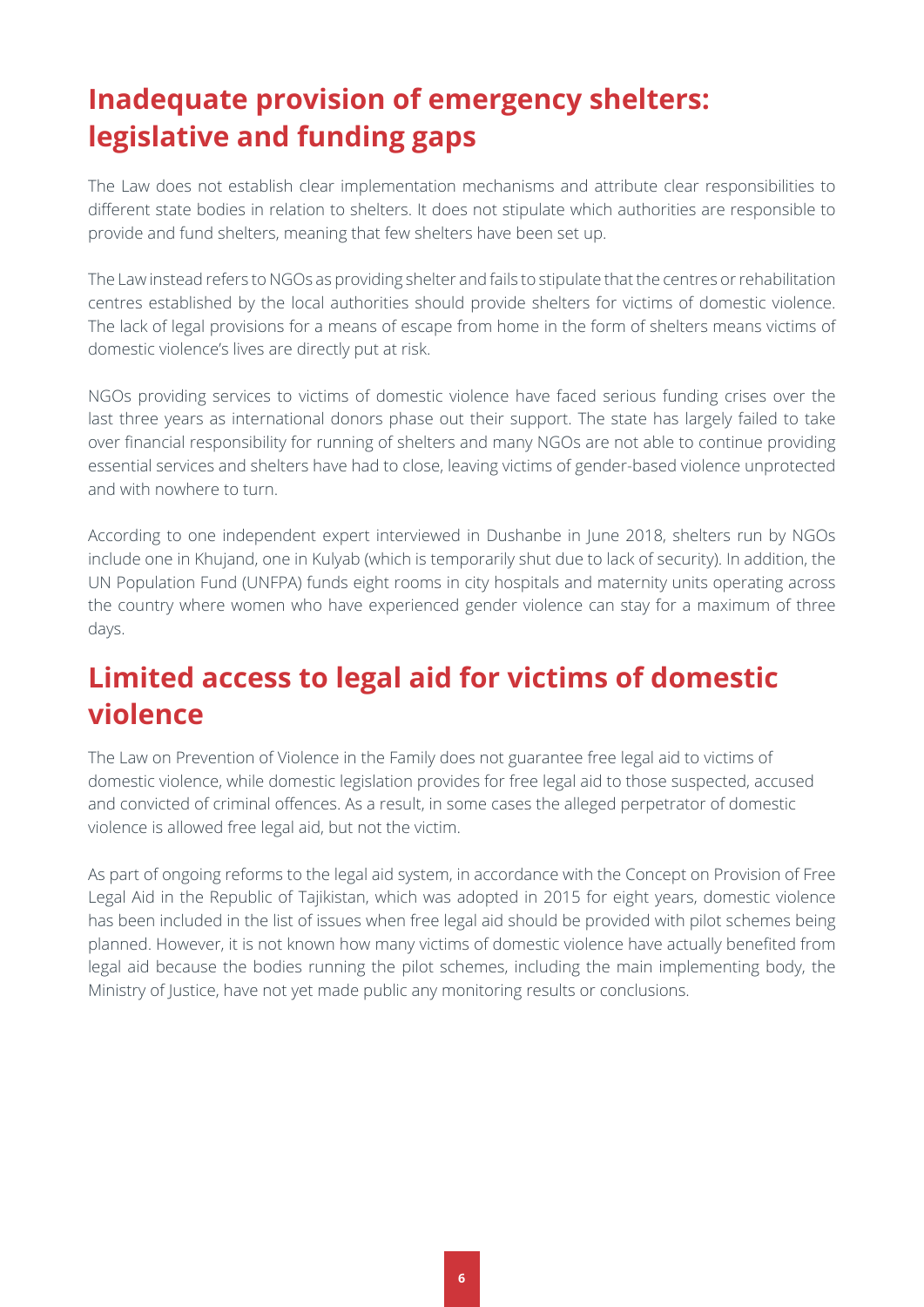# **Lack of clear statistics to help monitor problem and develop strategic intervention programmes**

In 2013 CEDAW expressed concern about *"the persistent high incidence of domestic violence against women, and underreporting as a result of the prevalence of discriminatory social and cultural norms and limited access to justice and legal support for victims"* and *"The lack of information and data on the nature, forms, extent and causes of violence against women".* CEDAW recommended that the Tajikistani authorities *"Collect […] statistical data on all forms of violence against women, including domestic violence, disaggregated by sex, age and relationship between the victim and the perpetrator, and undertaking or supporting studies and/or surveys on the extent and root causes of violence against women.*

Obtaining a clear picture of the scale of domestic violence against women in Tajikistan remains complicated due to the lack of centralized, comprehensive statistics disaggregated in a way which would allow for analysis of the prevalence of the problem.

There is no central governmental database providing publicly accessible and transparent disaggregated national statistics on domestic violence. Inconsistent and uncoordinated methods of data collection and insufficiently detailed publicly-accessible data on incidences and causes of domestic violence make it difficult to establish a baseline against which to measure progress in protection and prevention of domestic violence and assess which policies are effective and worth pursuing. NGOs report that they continue to record cases and statistics in relation to their work on a local level, but that a central body which would receive statistics from different bodies and compile overall national statistics does not yet function. According to state statistics, for the first six months of 2018 498 people turned to COWFA branches in Tajikistan with concerns about domestic violence. <sup>3</sup>

The State Statistics Agency publishes information bi-annually obtained from a database maintained by crisis centres, as well as sex-disaggregated data on all crimes committed in Tajikistan. In 2014 it also published data on violence against women from a Demographic and Health survey conducted in 2012. However, crime statistics fail to identify the victim-perpetrator relationship, or provide details about the reasons for the crime, and therefore it is not possible to accurately estimate the incidence of domestic violence.

# **Training for officials on working with gender based violence**

In 2013 CEDAW recommended that Tajikistan prioritize "*mandatory training for judges, prosecutors and police officers on the strict application of legal provisions criminalizing violence against women*".

**Law enforcement officials:** In a positive development, training courses have been run by the Organization for Security and Co-operation in Europe (OSCE) and Prevention of Domestic Violence (PDV) amongst others for police officers on gender-based violence and domestic violence, particularly in Dushanbe and Khatlon region in Southern Tajikistan. There are at least a dozen specialized police inspectors trained on domestic violence and funded by the Ministry of the Interior who work across the country. In the areas where they operate, NGOs have reported significantly improved responses to domestic violence. The trainings have had a positive effect in some regions, including in Soghd in the

<sup>3</sup> State report on implementation of UPR recommendations – first half of 2018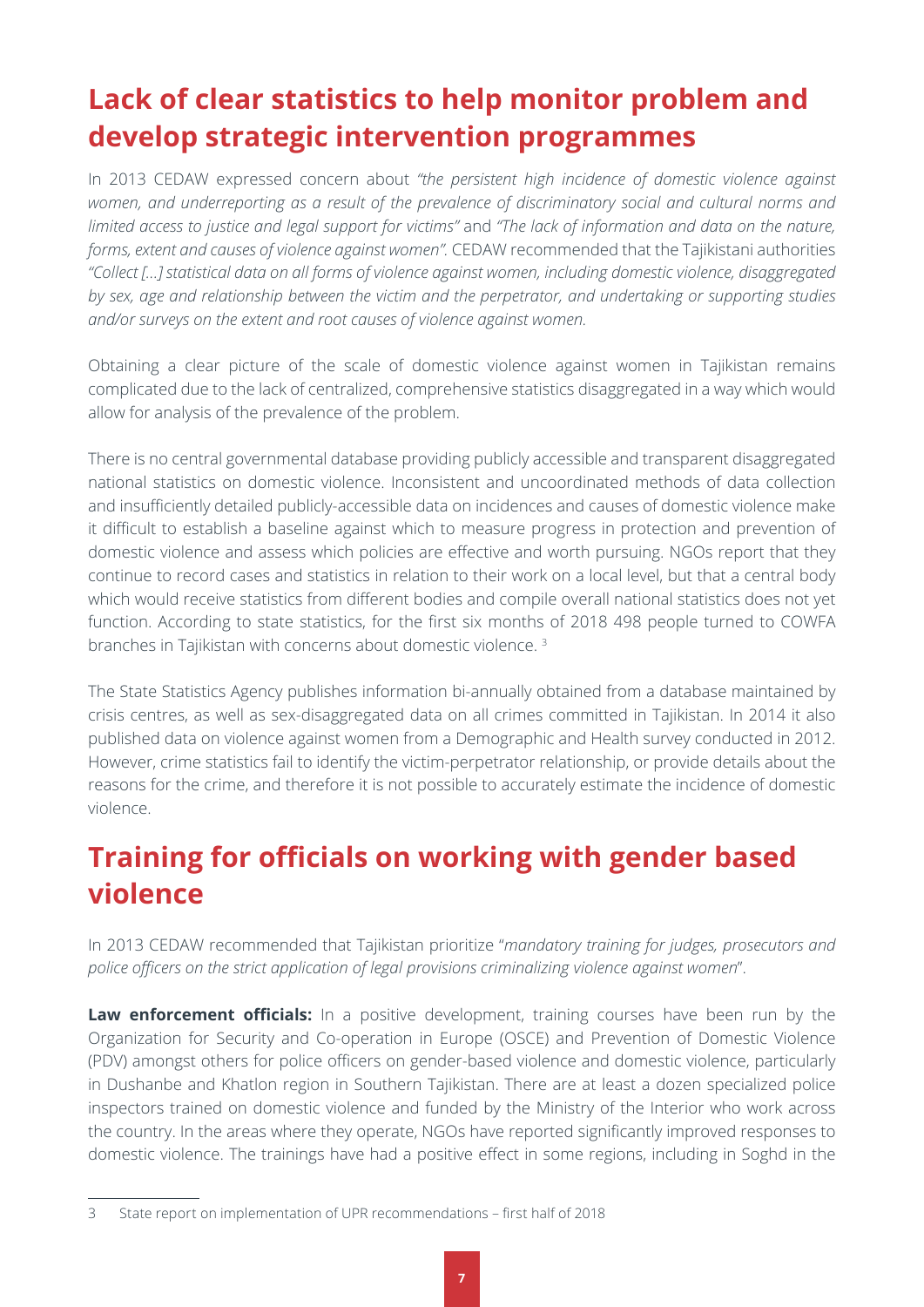north where there are reports that ordinary police officers now issue restraining orders swiftly after a complaint about domestic violence.

In another positive development, in 2018 the Ministry of Internal Affairs reported developing manuals for law enforcement officers as well as initiatives undertaken to increase the participation of women in the Ministry of Internal Affairs.

**Doctors and medical personnel:** Women victims of domestic violence have to undergo humiliating and degrading medical examinations in front of committees of male doctors, causing further trauma. In November 2017 a working group was set up under the Ministry of Health and Social Protection to develop guidelines for temporary shelters and to pilot expanded social assistance in seven districts. Trainings of medical personnel are taking place, particularly in Dushanbe and Khatlon region.4

**Judges and prosecutors:** In the course of its research, IPHR heard from both NGO service providers and victims of domestic violence themselves that judges and prosecutors often dismiss their claims, telling them to "think about the children" and prioritizing keeping the family together over protection concerns. Training initiatives are being undertaken but need expanding.

#### **Failure to bring most perpetrators to Justice**

A State's international obligation with regard to the crimes of private individuals is to ensure that it protects individual's lives, liberty, and security against these private acts without discrimination.<sup>5</sup> By failing to routinely prosecute or even in many cases investigate perpetrators of domestic violence, Tajikistan is denying women equal protection of criminal law in violation of its international obligations.

In its State Report to the Committee against Torture in 2018 Tajikistan reported that from 2015 to 2017, 454 criminal cases were opened in relation to violence against women – but the statistics did not clarify how many of the perpetrators were charged or prosecuted and indeed how many of the cases involved domestic abuse.

In Tajikistan, women who are victims of domestic violence face obstacles in taking forward complaints against their abusers including difficulties in accessing free-of-charge medical examinations and in gathering proof of systematic abuse from witnesses. For example, in June 2018, IPHR was told by an independent lawyer about a woman victim of domestic violence in Dushanbe who was required to pay 50 Tajik somoni (approximately 4.5 Euros)<sup>6</sup> for a medical examination after she was beaten and sexually abused by her husband. In some cases, police officers (who refer the women for a medical examination) have to cover the costs of the medical examination themselves, but this obviously depends on their goodwill. It is important that medical examinations for victims of domestic violence should be carried out completely free of charge and funded by the state.

In addition, evidentiary requirements mean that victims of domestic violence need to swiftly obtain documentation of their injuries which can be difficult for women living in remote rural areas. The requirement that medical certificates used in criminal prosecutions for domestic violence should contain evidence of physical abuse makes it impossible for victims of economic and psychological abuse to pursue complaints.

<sup>4</sup> Prevention of Domestic Violence *http://pdv.tj/en/*

<sup>5</sup> For example, ICCPR Article 26 states: All persons are equal before the law and are entitled without any discrimination to the equal protection of the law. In this respect, the law shall prohibit any discrimination and guarantee to all persons equal and effective protection against discrimination on any ground such as race, colour, sex, language, religion,)

<sup>6</sup> The average salary in Tajikistan is estimated to be some 145 USD *<https://tradingeconomics.com/tajikistan/wages>.*  However, many women in Tajikistan do not have any access to income.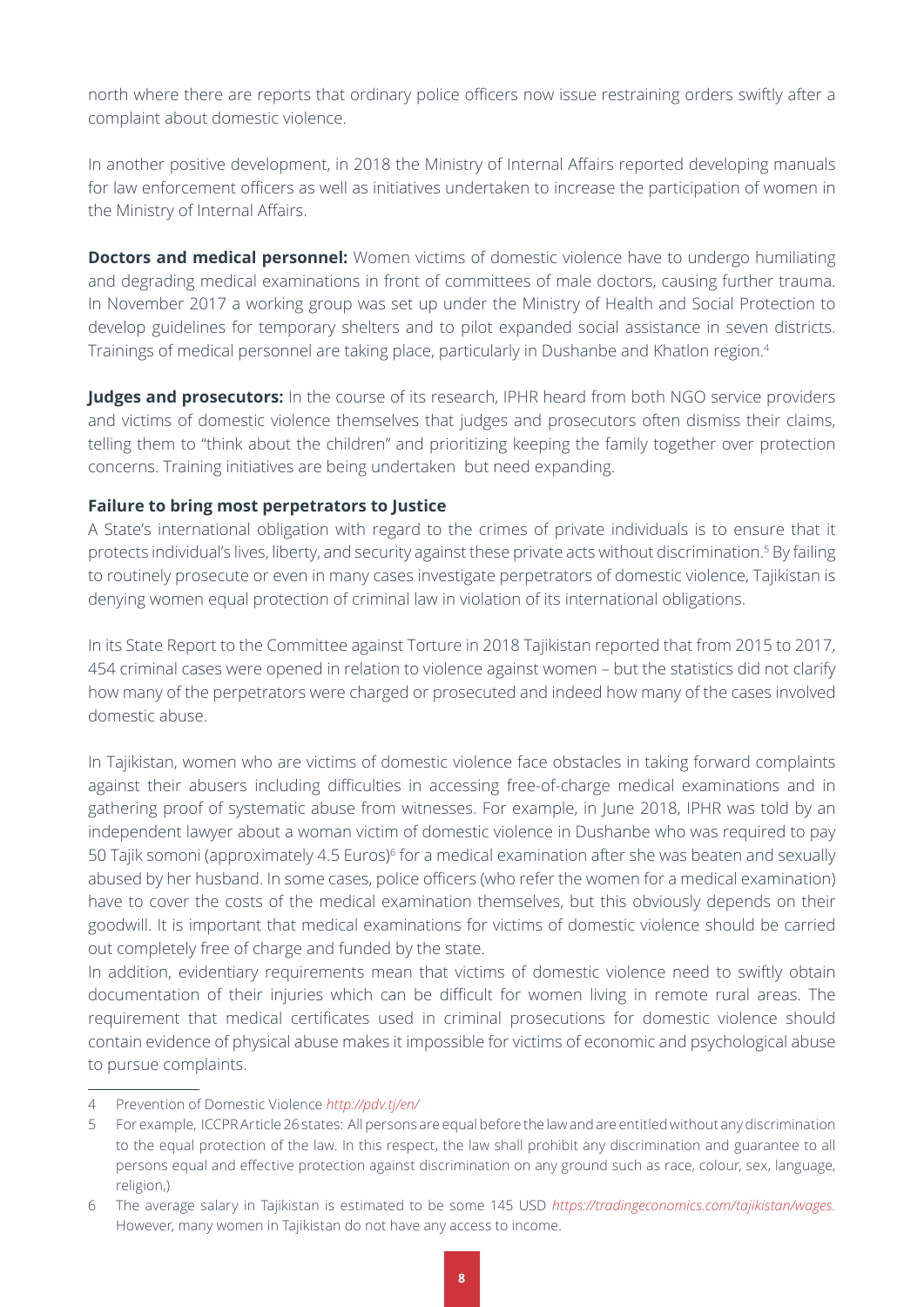Another obstacle to justice for victims of domestic violence is the requirement that those who sustain minor injuries (Articles 112 (deliberate infliction of bodily injury) and 116 (assault) of the Criminal Code) are required to pursue complaints against aggressors in a private capacity without support from the law enforcement services. Women are expected to collect the necessary documentation and evidence at their own expense and represent themselves in court or pay for a lawyer to do so. This process is highly bureaucratic and women are required to compile documents including residence registration (which many women living at their husband's house do not have), written complaint to court (which given high levels of illiteracy and legal illiteracy for many women is impossible without paying for legal help). This means victims are more vulnerable to pressure from abusers or relatives not to press charges.

NGOs and lawyers report that even if the case against the perpetrator does get to court, the victim of domestic violence faces further obstacles including:

- Information about women's past sex lives is sometimes used in court to cast doubt on the victim's allegations;
- Judges sometimes prioritize the protection of the family unit over concerns about domestic violence, and take steps to keep the family together rather than protect the woman and children at risk;
- Prosecutions for domestic violence are regularly dropped when the victim reconciles with the perpetrator (given the inadequate availability of shelters and social housing many victims are faced with no option but reconciliation).
- Amnesties are regularly applied to perpetrators of domestic violence both who are under investigation and who have been convicted. This undermines efforts to put a stop to domestic violence.
- Courts generally do not consider issues of compensation for moral harm, on the grounds that the victim did not request it. However victims are often not advised about their rights to claim compensation.

We are also concerned that the Tajikistani authorities fail to meet the standard of due diligence regarding the investigation and prosecution of crimes related to domestic violence. CEDAW elaborates this standard of due diligence: *"Under general international law and specific human rights covenants, States may also be responsible for private acts if they fail to act with due diligence to prevent violations of rights or to investigate and punish acts of violence, and for providing compensation (Article 9)."* <sup>7</sup>

<sup>7</sup> CEDAW General Recommendation 19 stipulates that all forms of violence against women fall within the definition of discrimination against women as defined in the Convention.